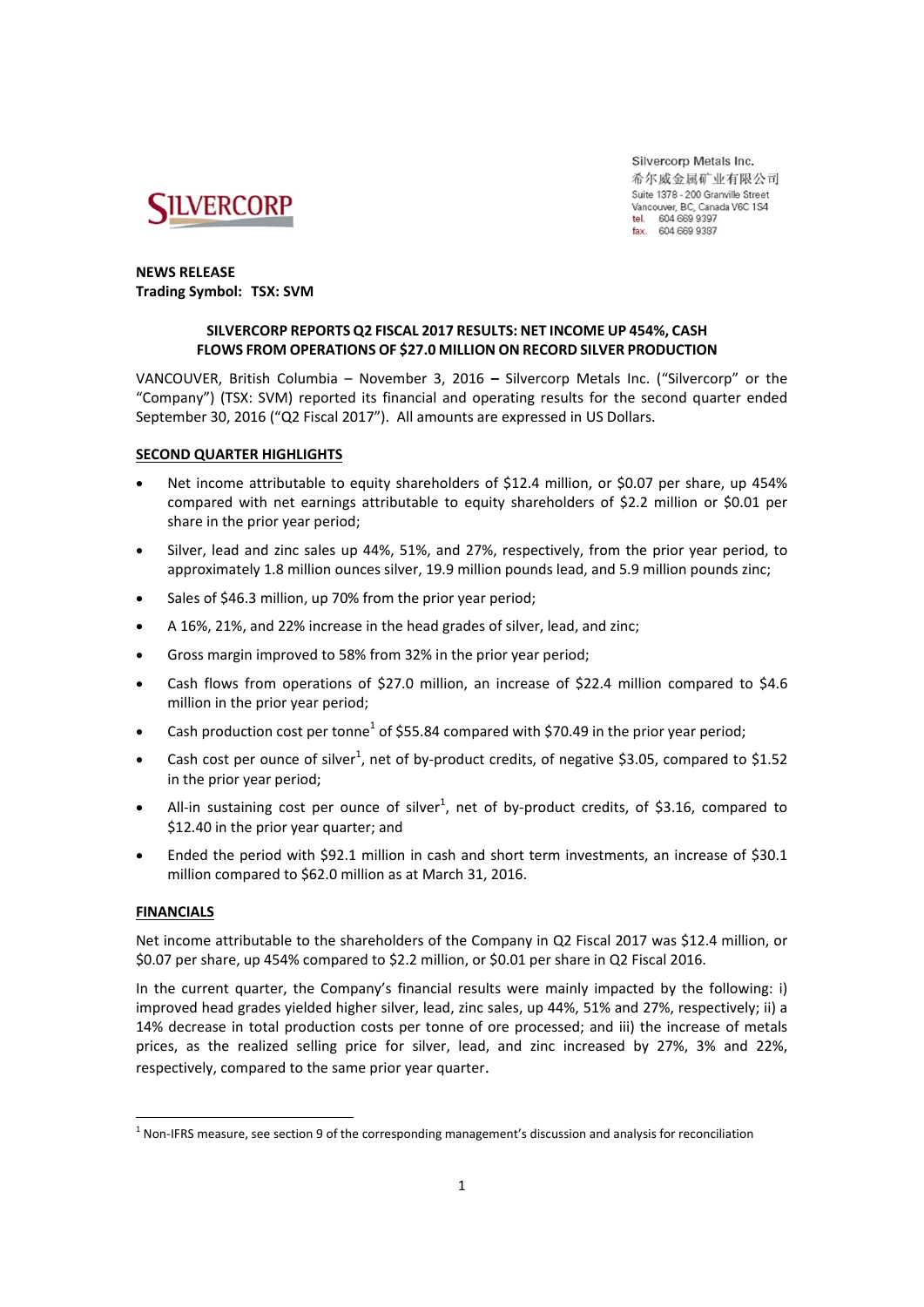Sales in Q2 Fiscal 2017 were \$46.3 million, up 70% compared to \$27.2 million in Q2 Fiscal 2016. Silver and gold sales represented \$27.0 million and \$1.1 million, respectively, while base metals represented \$18.2 million of total sales in this quarter compared to silver, gold and base metals of \$14.7 million, \$0.5 million, and \$12.0 million, respectively, in Q2 Fiscal 2016.

Cost of sales in Q2 Fiscal 2017 was \$19.5 million compared to \$18.4 million in Q2 Fiscal 2016. The cost of sales included \$13.8 million (Q2 Fiscal 2016 ‐ \$14.4 million) cash costs and \$5.7 million (Q2 Fiscal 2016 ‐ \$4.0 million) depreciation, amortization and depletion charges. The decrease of cash cost of sales was mainly due to a 21% decrease in cash production costs per tonne of ore processed offset by an increase of metals sold. The total per tonne ore production cost was \$79.61 in Q2 Fiscal 2017, a decrease of 14%, from \$92.19 in Q2 Fiscal 2016.

Gross profit margin in Q2 Fiscal 2017 was 58% compared to 32% in Q2 Fiscal 2016. The improvement of gross profit margin was mainly due to: i) the improvement of head grades; ii) the decrease of per tonne ore production costs; and iii) the increase of metal prices. Ying Mining District's gross profit margin was 61% compared to a 35% gross profit margin in the same prior year quarter, while GC Mine's profit margin was 38% compared to a 18% gross profit margin in Q2 Fiscal 2016.

Cash flows provided by operating activities were \$27.0 million or \$0.16 per share in Q2 Fiscal 2017 compared to \$4.6 million or \$0.03 per share in Q2 Fiscal 2016. Before changes in non-cash operating working capital, cash flows provided by operating activities were \$24.9 million, an increase of \$15.7 million, compared to \$9.2 million in Q2 Fiscal 2016 as a result of the improvement of operating earnings.

For the six months ended September 30, 2016, net income attributable to the shareholders of the Company was \$17.1 million, or \$0.10 per share, up 276% compared to \$4.5 million, or \$0.03 per share in the same period prior year; sales were \$81.6 million, up 37% from \$59.4 million in the same prior year period; and cash flows provided by operating activities were \$47.2 million or \$0.28 per share compared to \$18.0 million or \$0.11 per share in the same prior year period. Before changes in non‐cash operating working capital, cash flows provided by operating activities for the six months ended September 30, 2016 were \$40.5 million, an increase of \$22.0 million or 119%, compared to \$18.5 million in the same prior year period.

The Company ended the period with \$92.1 million in cash and short term investments, an increase of \$30.1 million or 48.5% compared to \$62.0 million as at March 31, 2016.

### **OPERATIONS AND DEVELOPMENT**

In Q2 Fiscal 2017, the Company sold approximately 1.8 million ounces of silver, 19.9 million pounds of lead, and 5.9 million pounds of zinc, up 44%, 51% and 27%, respectively, compared to 1.3 million ounces of silver, 13.2 million pounds of lead, and 4.6 million pounds of zinc in Q2 Fiscal 2016. The increase of metals sold on a consolidated basis, was mainly due to: i) a 16%, 21%, and 22% increase in the head grades of silver, lead and zinc, resulting largely from the ongoing dilution control measures and operation management improvements; ii) a 4% increase of ore milled; and iii) an increase in silver-lead concentrate inventories of 1,798 tonnes to 2,228 tonnes in Q2 Fiscal 2016 at the Ying Mining District. As at the end of Q2 Fiscal 2017, Ying Mining District held 3,880 tonnes of silver-lead concentrate inventories, and the estimated metals contained in silver-lead concentrate were approximately 0.4 million ounces of silver and 4.5 million pounds of lead.

For the six months ended September 30, 2016, on a consolidated basis, the Company sold approximately 3.5 million ounces of silver, 36.7 million pounds of lead, and 11.1 million pounds of zinc, up 31%, 33% and 23% compared to the same prior year period.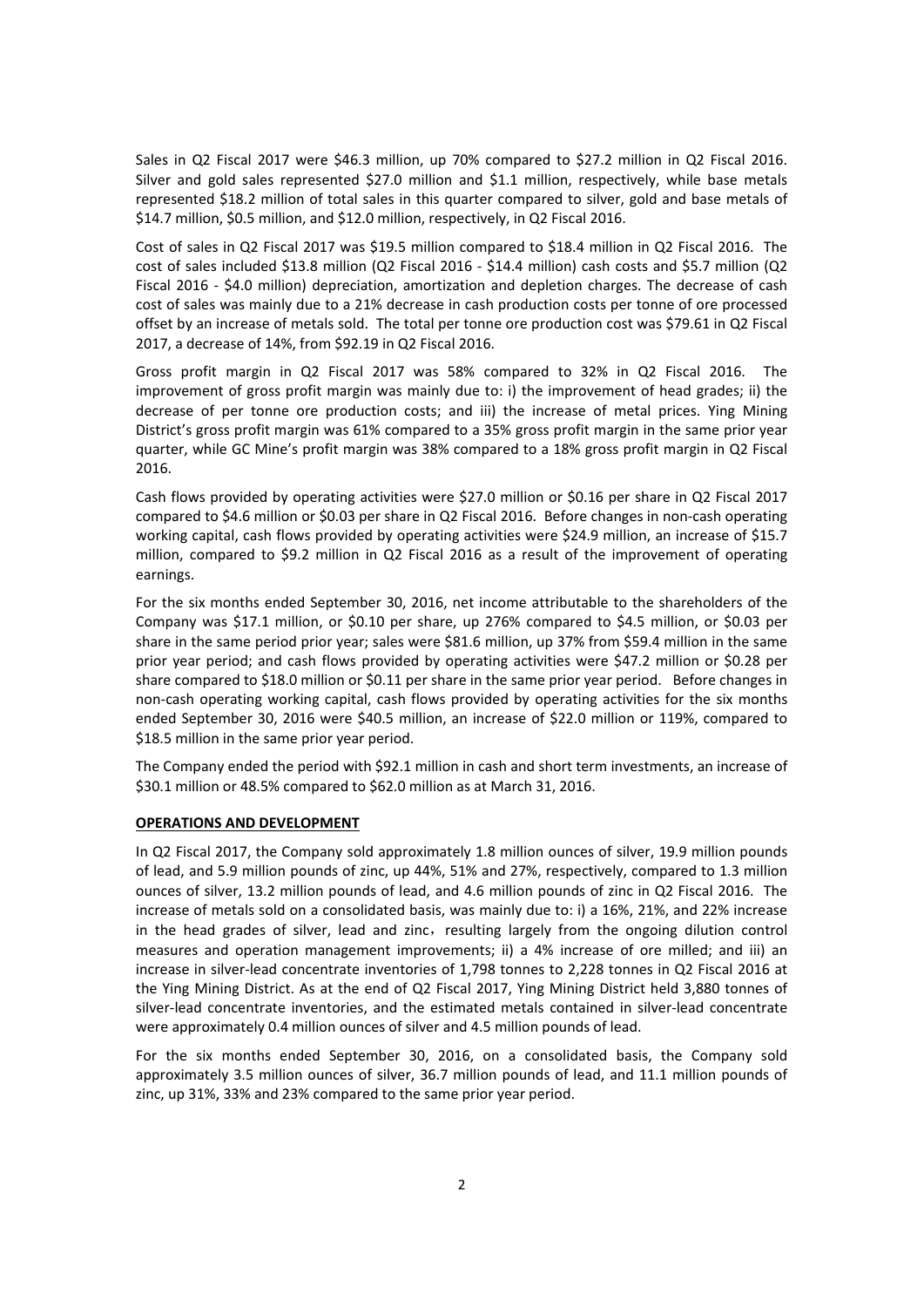#### **1. Ying Mining District, Henan Province, China**

|                                     | <b>Operational results - Ying Mining District</b> |               |                |                   |                    |                                |         |  |
|-------------------------------------|---------------------------------------------------|---------------|----------------|-------------------|--------------------|--------------------------------|---------|--|
|                                     | 02 2017                                           | 01 2017       | Q4 2016        | Q3 2016           | Q2 2016            | Six Months ended September 30, |         |  |
|                                     | September 30, 2016                                | June 30, 2016 | March 31, 2016 | December 31, 2015 | September 30, 2015 | 2016                           | 2015    |  |
| Ore Mined (tonne)                   | 179,194                                           | 173,508       | 99,415         | 152,230           | 171,014            | 352,702                        | 338,120 |  |
| Ore Milled (tonne)                  | 180,154                                           | 167,747       | 99,203         | 151,035           | 176,936            | 347,901                        | 337,213 |  |
| <b>Head Grades</b>                  |                                                   |               |                |                   |                    |                                |         |  |
| Silver (gram/tonne)                 | 302                                               | 308           | 310            | 287               | 246                | 305                            | 252     |  |
| Lead (%)                            | 4.9                                               | 4.4           | 4.0            | 4.1               | 3.8                | 4.7                            | 3.7     |  |
| <b>Zinc (%)</b>                     | $1.1$                                             | 1.1           | 0.9            | 0.8               | 0.7                | $1.1$                          | 0.8     |  |
| <b>Recoveries</b>                   |                                                   |               |                |                   |                    |                                |         |  |
| Silver (%)                          | 95.5                                              | 95.7          | 95.0           | 95.4              | 94.8               | 95.6                           | 94.7    |  |
| Lead (%)                            | 96.3                                              | 96.4          | 96.3           | 96.6              | 95.0               | 96.3                           | 95.0    |  |
| Zinc (%)                            | 42.9                                              | 48.4          | 57.6           | 50.2              | 55.1               | 45.5                           | 54.1    |  |
| <b>Metal Sales</b>                  |                                                   |               |                |                   |                    |                                |         |  |
| Silver (in thousands of ounce)      | 1,630                                             | 1,490         | 857            | 1,216             | 1,132              | 3,120                          | 2,321   |  |
| Gold (in thousands of ounce)        | 1.0                                               | 0.9           | 0.3            | 0.5               | 0.7                | 1.9                            | 1.5     |  |
| Lead (in thousands of pound)        | 17,768                                            | 14,861        | 7,379          | 12,107            | 11,529             | 32,629                         | 23,456  |  |
| Zinc (in thousands of pound)        | 1,785                                             | 1.820         | 999            | 1,168             | 1,459              | 3,605                          | 2,831   |  |
| Cash mining cost (\$ per tonne)     | 49.13                                             | 52.33         | 54.63          | 55.63             | 62.15              | 50.70                          | 59.43   |  |
| Total mining cost (\$ per tonne)    | 76.30                                             | 78.64         | 83.24          | 78.91             | 86.29              | 77.44                          | 80.71   |  |
| Cash milling cost (\$ per tonne)    | 8.85                                              | 10.07         | 13.70          | 11.67             | 11.55              | 9.44                           | 12.23   |  |
| Total milling cost (\$ per tonne)   | 10.86                                             | 12.25         | 17.38          | 14.15             | 13.70              | 11.53                          | 14.51   |  |
| Cash production cost (\$ per tonne) | 61.79                                             | 66.27         | 71.90          | 71.29             | 77.95              | 63.98                          | 75.81   |  |
|                                     |                                                   |               |                |                   |                    |                                |         |  |
| Cash cost per ounce of silver (\$)  | (2.68)                                            | 0.12          | 2.83           | 0.25              | 1.88               | (1.34)                         | 1.44    |  |
| All-in sustaining cost per ounce of |                                                   |               |                |                   |                    |                                |         |  |
| silver (\$)                         | 2.33                                              | 5.80          | 8.92           | 6.62              | 9.88               | 3.99                           | 9.52    |  |

\* Figures may not add due to rounding

In Q2 Fiscal 2017, the total ore mined at the Ying Mining District was 179,194 tonnes, an increase of 5% compared to total ore production of 171,014 tonnes in Q2 Fiscal 2016. Silver, lead and zinc head grades improved by 23%, 28%, and 53%, respectively, to 302 grams per tonne ("g/t") for silver, 4.9% for lead, and 1.1% for zinc from 246 g/t for silver, 3.8% for lead, and 0.7% for zinc, respectively, in Q2 Fiscal 2016, resulting largely from the ongoing dilution control and operation management improvements.

In Q2 Fiscal 2017, the Ying Mining District sold approximately 1.6 million ounces of silver, 1,000 ounces of gold, 17.8 million pounds of lead, and 1.8 million pounds of zinc, up 44%, 43%, 54%, and 22% respectively, compared to 1.1 million ounces of silver, 700 ounces of gold, 11.5 million pounds of lead, and 1.5 million pounds of zinc in Q2 Fiscal 2016. The increase in metals sold is mainly due to: i) the improved head grades achieved and higher ore production in the quarter, and ii) an increase in silver-lead concentrate inventories of 1,798 tonnes to 2,228 tonnes in the prior year quarter as the Company started intentionally to increase its concentrate inventories in reaction to the low metal prices in Q2 Fiscal 2016.

Total and cash mining costs per tonne in Q2 Fiscal 2017 were \$76.30 and \$49.13, respectively, compared to \$86.29 and \$62.15, respectively, in Q2 Fiscal 2016. The decrease in cash mining costs was mainly due to: i) a 22% decrease in contractor costs; ii) a 24% saving on raw material and maintenance costs; and offset by a 10% increase in labour costs.

Total ore milled at the Ying Mining District in Q2 Fiscal 2017 was 180,154 tonnes, an increase of 2% compared to 176,936 tonnes in Q2 Fiscal 2016. Cash milling costs in Q2 Fiscal 2017 were \$8.85 compared to \$11.55 in Q2 Fiscal 2016, and the decrease was mainly due to: i) a 7% reduction on utility costs; ii) a 6% decrease in raw material and maintenance costs; and iii) the exclusion of mineral resource tax from milling costs. Prior to June 30, 2016, mineral resource tax was levied at RMB¥13.0 per tonne of ore milled and included as part of milling costs. Effective July 1, 2016, mineral resource tax was changed to a levy based on a certain percentage of sales, and therefore such tax is excluded from milling costs but expensed directly and included in government fee and other taxes.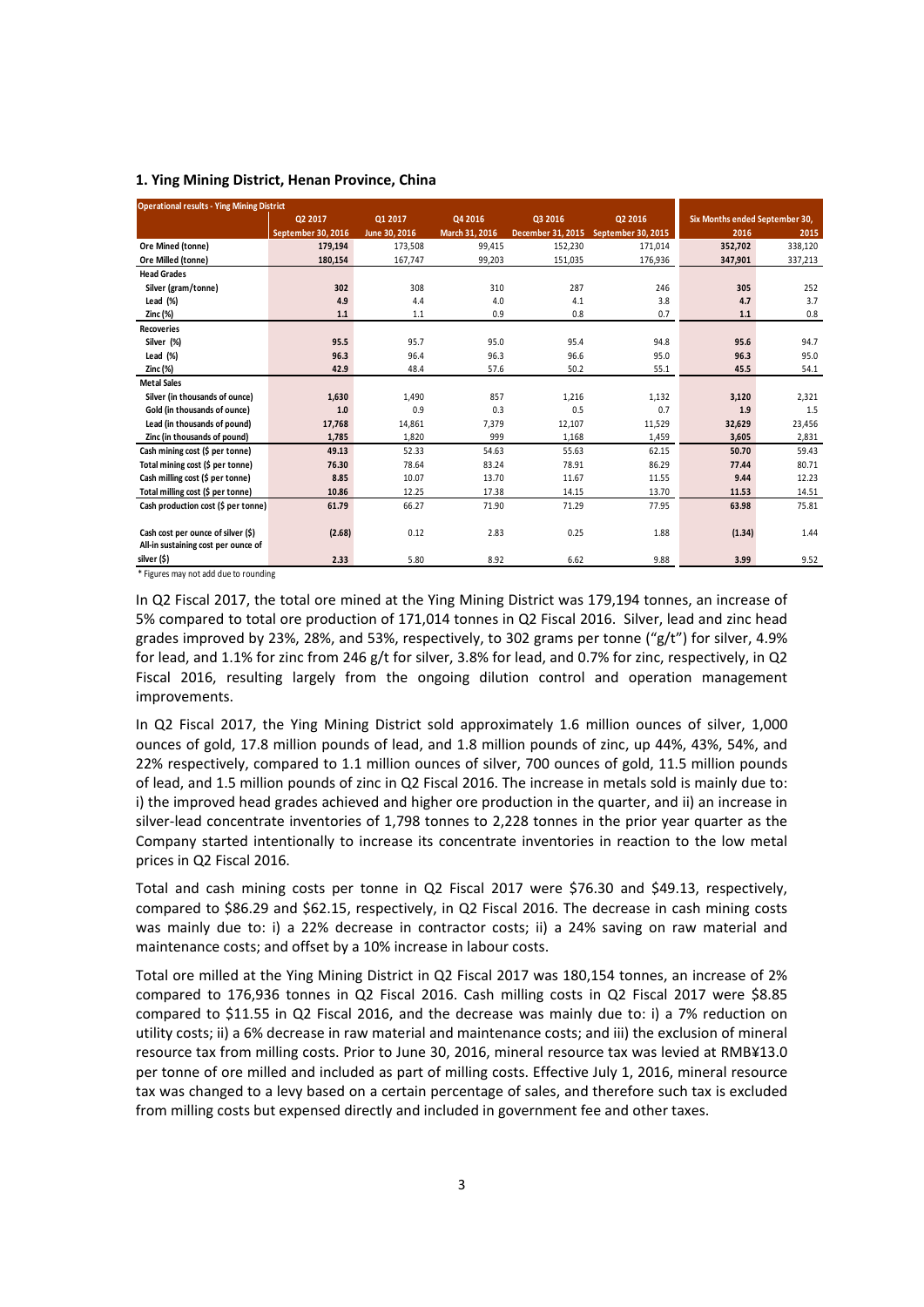Cash production cost per tonne of ore processed at the Ying Mining District in Fiscal Q2 2017 was \$61.79, a decrease of 21% compared to \$77.95 in Q2 Fiscal 2016 as a result of the decrease in both per tonne cash mining and milling cost.

Cash cost per ounce of silver, net of by‐product credits, at the Ying Mining District, was negative \$2.68 in Q2 Fiscal 2017 compared to \$1.88 in Q2 Fiscal 2016. The decrease was mainly due to: i) lower per tonne cash production costs as discussed above; and ii) a 60% increase in by‐product credits, arising from more lead and zinc sold and higher metal prices.

All in sustaining costs per ounce of silver, net of by-product credits, at the Ying Mining District in Q2 2017 was \$2.33 per ounce of silver compared to \$9.88 in Q2 Fiscal 2016. The decrease was mainly due to: i) lower per tonne cash production cost and the increase in by‐product credits as discussed above; and ii) a \$0.7 million decrease in sustaining capital expenditures.

For the six months ended September 30, 2016, the total ore mined at the Ying Mining District was 352,702 tonnes, up 4% compared to 338,120 tonnes in the same prior year period. Correspondingly, total ore milled was 347,901 tonnes, up 3% compared to 337,213 tonnes. Average head grades were 305 g/t for silver, 4.7% for lead, and 1.1% for zinc compared to 252 g/t for silver, 3.7% for lead, and 0.8% for zinc, respectively.

During the same time periods, the Ying Mining District sold approximately 3.1 million ounces of silver, 1,900 ounces of gold, 32.6 million pounds of lead, and 3.6 million pounds of zinc, compared to 2.3 million ounces of silver, 1,500 ounces of gold, 23.5 million pounds of lead, and 2.8 million pounds of zinc in prior year period.

For the six months ended September 30, 2016, the cash mining costs at the Ying Mining District was \$50.70 per tonne, a decrease of 15% compared to \$59.43 per tonne in the same prior year period. The cash milling cost was \$9.44 per tonne, a decrease of 23% compared to \$12.23 in the same prior year period.

Cash cost per ounce of silver and all in sustaining costs per ounce of silver, net of by-product credits, at the Ying Mining District, for the six months ended September 30, 2016, were negative \$1.34 and \$3.99 respectively, compared to \$1.44 and \$9.52 in the same prior year period.

In Q2 Fiscal 2017, approximately 22,188 meters ("m") of underground diamond drilling (Q2 Fiscal 2016 – 22,846 m) and 5,333 m of preparation tunnelling (Q2 Fiscal 2016 – 6,507 m) were completed and expensed as mining preparation costs at the Ying Mining District. In addition, approximately 16,013 m of horizontal tunnel, raise, and declines (Q2 Fiscal 2016 – 17,271 m) were completed and capitalized. Total capitalized exploration and development expenditures in Q2 Fiscal 2017 for the Ying Mining District were \$4.8 million compared to \$5.7 million in Q2 Fiscal 2016.

For the six months ended September 30, 2016, approximately 35,038 m of underground diamond drilling (same prior year period – 39,212 m) and 10,169 m of preparation tunnelling (same prior year period – 12,563 m) were completed and expensed as mining preparation costs at the Ying Mining District. In addition, approximately 32,677 m of horizontal tunnel, raise, and declines (same prior year period – 35,790 m) were completed and capitalized. Total capitalized exploration and development expenditures for the six months ended September 30, 2016 for the Ying Mining District were \$9.7 million compared to \$11.8 million in same prior year period. The Company also paid \$1.3 million to renew the mining permit for TLP and LM mine.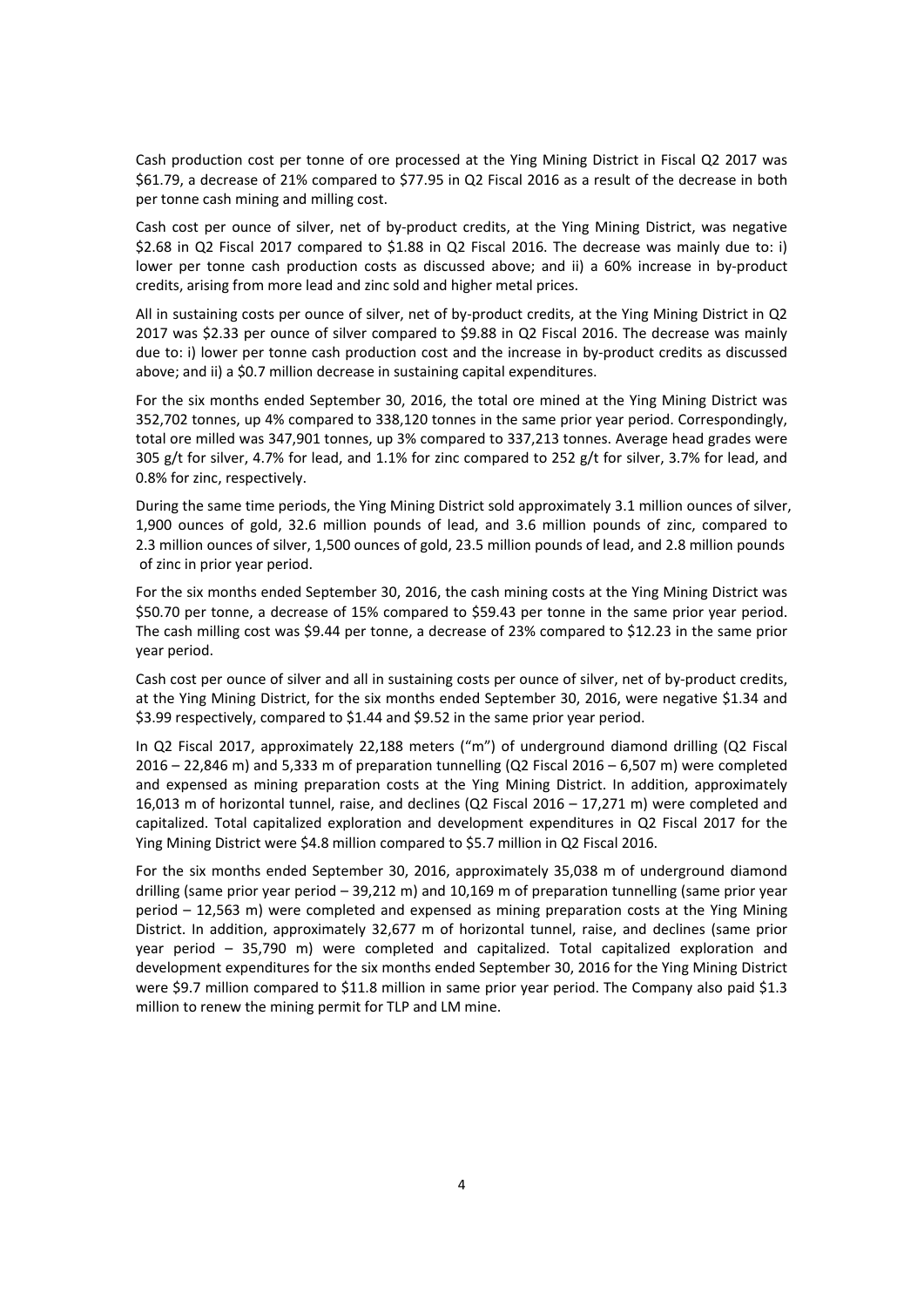#### **2. GC Mine, Guangdong Province, China**

| <b>Operational results - GC Mine</b> | 02 2017            | Q1 2017       | Q4 2016        | Q3 2016           | Q2 2016            | Six Months ended September 30, |         |
|--------------------------------------|--------------------|---------------|----------------|-------------------|--------------------|--------------------------------|---------|
|                                      | September 30, 2016 | June 30, 2016 | March 31, 2016 | December 31, 2015 | September 30, 2015 | 2016                           | 2015    |
| Ore Mined (tonne)                    | 74,692             | 64,349        | 50,014         | 71,288            | 69,546             | 139,041                        | 136,273 |
| Ore Milled (tonne)                   | 76,100             | 63,587        | 50,124         | 71,593            | 68,465             | 139,687                        | 135,145 |
| <b>Head Grades</b>                   |                    |               |                |                   |                    |                                |         |
| Silver (gram/tonne)                  | 96                 | 99            | 92             | 97                | 107                | 97                             | 107     |
| Lead $(*)$                           | 1.6                | 1.5           | 2.0            | 1.9               | 1.4                | 1.5                            | 1.4     |
| Zinc (%)                             | 2.8                | 2.9           | 2.7            | 2.6               | 2.8                | 2.9                            | 2.8     |
| <b>Recovery Rates</b>                |                    |               |                |                   |                    |                                |         |
| Silver (%)                           | 76.2               | 76.8          | 79.1           | 80.2              | 77.0               | 76.5                           | 77.5    |
| Lead $(%)$                           | 86.6               | 86.9          | 84.9           | 88.3              | 89.5               | 86.7                           | 88.6    |
| Zinc (%)                             | 86.4               | 85.8          | 82.6           | 81.2              | 82.7               | 86.1                           | 82.9    |
| <b>Metal Sales</b>                   |                    |               |                |                   |                    |                                |         |
| Silver (in thousands of ounce)       | 183                | 149           | 118            | 210               | 128                | 332                            | 309     |
| Lead (in thousands of pound)         | 2,163              | 1.860         | 1,970          | 3,021             | 1,632              | 4,023                          | 4,052   |
| Zinc (in thousands of pound)         | 4,106              | 3,407         | 2,576          | 3,525             | 3,172              | 7,513                          | 6,201   |
| Cash mining cost (\$ per tonne)      | 28.61              | 33.50         | 26.24          | 38.22             | 36.49              | 30.87                          | 42.49   |
| Total mining cost (\$ per tonne)     | 36.78              | 41.91         | 34.76          | 46.52             | 44.68              | 39.15                          | 50.63   |
| Cash milling cost (\$ per tonne)     | 12.94              | 15.60         | 16.99          | 15.16             | 15.81              | 14.15                          | 15.67   |
| Total milling cost (\$ per tonne)    | 15.57              | 18.81         | 20.67          | 17.30             | 18.05              | 17.05                          | 17.94   |
| Cash production cost (\$ per tonne)  | 41.55              | 49.10         | 43.23          | 53.38             | 52.30              | 45.02                          | 58.16   |
|                                      |                    |               |                |                   |                    |                                |         |
| Cash cost per ounce of silver (\$)   | (6.39)             | (0.28)        | (2.24)         | 4.62              | (1.69)             | (3.65)                         | 1.52    |
| All-in sustaining cost per ounce of  |                    |               |                |                   |                    |                                |         |
| silver (\$)                          | (1.49)             | 4.76          | 1.19           | 9.80              | 13.73              | 1.32                           | 11.04   |

\* Figures may not add due to rounding

In Q2 Fiscal 2017, the Company mined 74,692 tonnes of ore at the GC Mine, an increase of 7% compared to 69,546 tonnes in Q2 Fiscal 2016. Head grades were 96 g/t for silver, 1.6% for lead and 2.8% for zinc, compared to 107 g/t for silver, 1.4% for lead and 2.8% for zinc in Q2 Fiscal 2016. The total mining cost and cash mining cost were \$36.78 and \$28.61, respectively, compared to \$44.68 and \$36.49 in Q2 Fiscal 2016. The decrease of cash mining costs was mainly because approximately 24% of ore was by‐product ore from exploration tunnelling or extracted from previously mined stopes for which direct mining costs were paid in prior periods and the only cost involved was to ship the ore to the mill.

Total ore milled at the GC Mine in Q2 Fiscal 2017 was 76,100 tonnes, an increase of 11% compared to 68,465 tonnes in Q2 Fiscal 2016. The cash milling cost per tonne was \$12.94, compared to \$15.81 in Q2 Fiscal 2016, with the decrease mainly due to the exclusion of mineral resource tax from milling costs as discussed above.

Correspondingly, cash production cost per tonne of ore processed at the GC Mine was \$41.55, a decrease of 21% compared to \$52.30 in Q2 Fiscal 2016 as a result of the decrease in both per tonne cash mining and milling cost.

In Q2 Fiscal 2017, the GC Mine sold approximately 0.2 million ounces of silver, 2.2 million pounds of lead, and 4.1 million pounds of zinc, up 43%, 33% and 29% respectively, compared to 0.1 million ounces of silver, 1.6 million pounds of lead, and 3.2 million pounds of zinc in Q2 Fiscal 2016. The increase of metals sold at GC Mine was mainly due to higher output achieved.

Cash cost per ounce of silver, net of by-product credits, at the GC Mine, was negative \$6.39 in Q2 Fiscal 2017 compared to negative \$1.69 in Q2 Fiscal 2016. The decrease was mainly due to i) lower per tonne cash production costs as discussed above; and, ii) a 38% increase in by‐product credits.

All in sustaining costs per ounce of silver, net of by-product credits, at the GC Mine in Q2 2017 was negative \$1.49, compared to \$13.73 in Q2 Fiscal 2016. The decrease was mainly due to: i) lower per tonne cash production cost and the increase of by-product credits as discussion above: and, ii) a \$1.0 million decrease in sustaining capital expenditures.

For the six months ended September 30, 2016, the total ore mined at the GC Mine was 139,041 tonnes, an increase of 2% compared to 136,273 tonnes in the same prior year period. Correspondingly, total ore milled was 139,687 tonnes, an increase of 3% compared to 135,145 milled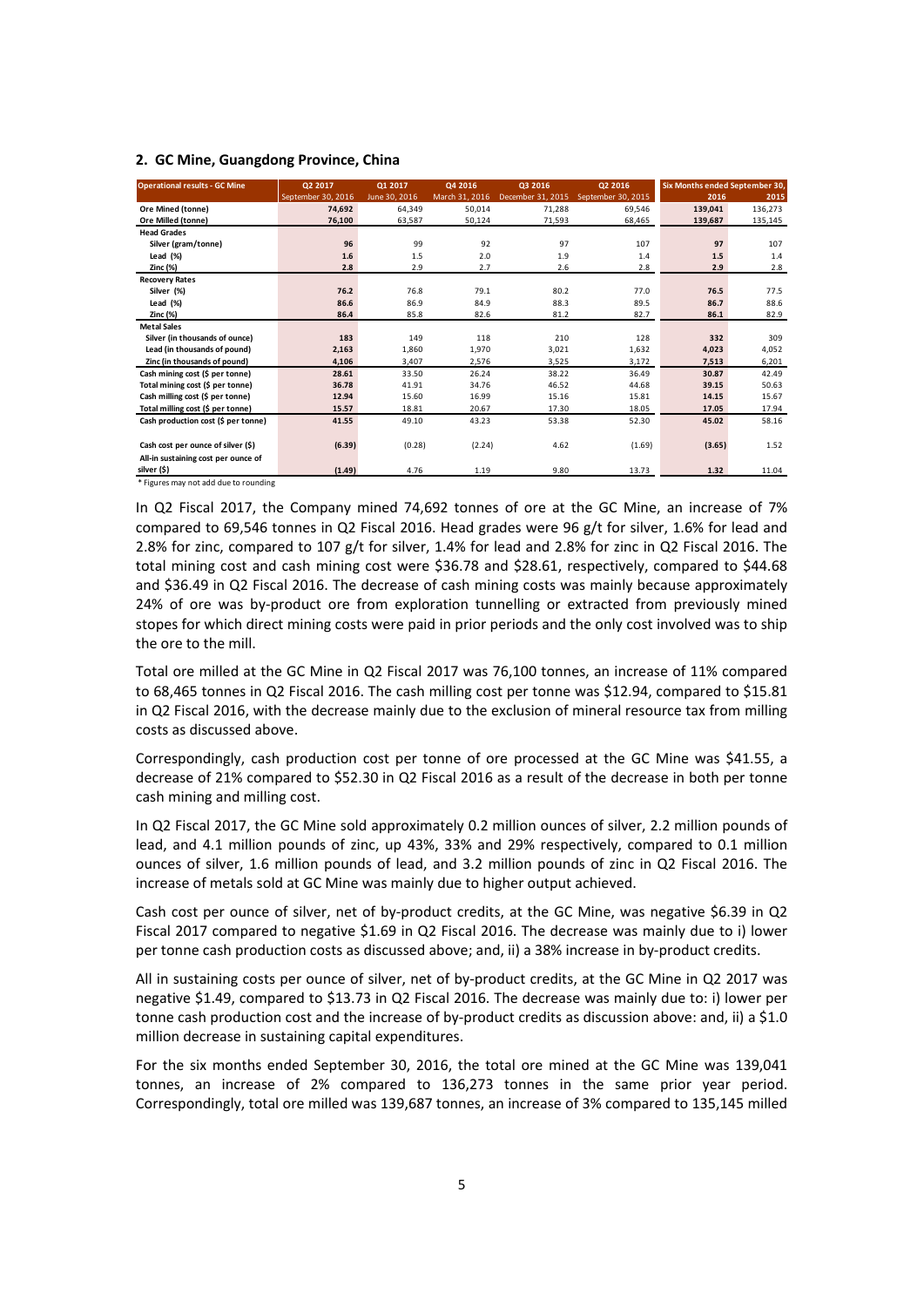in the same prior year period. Average head grades were 97 g/t for silver, 1.5% for lead, and 2.9% for zinc compared to 107 g/t for silver, 1.4% for lead, and 2.8% for zinc, respectively.

During the same time periods, the GC Mine sold approximately 0.3 million ounces of silver, 4.0 million pounds of lead, and 7.5 million pounds of zinc, compared to 0.3 million ounces of silver, 4.1 million pounds of lead, and 6.2 million pounds of zinc in the same prior year period.

For the six months ended September 30, 2016, the cash mining costs at the GC Mine was \$30.87 per tonne, a decrease of 27% compared to \$42.49 per tonne in the same prior year period. The cash milling cost was \$14.15 per tonne, a decrease of 10% compared to \$15.67 in the same prior year period.

Cash cost per ounce of silver and all in sustaining costs per ounce of silver, net of by-product credits, at the GC Mine, for the six months ended September 30, 2016, were negative \$3.65 and \$1.32 respectively, compared to \$1.52 and \$11.04 in the same prior year period.

In Q2 Fiscal 2017, approximately 2,245 m of underground diamond drilling (Q2 Fiscal 2016 – 6,882 m) and 3,850 m of tunnelling (Q2 Fiscal 2016  $-$  3,082 m) were completed and expensed as mining preparation costs at the GC Mine. In addition, approximately 606 m of horizontal tunnel, raise, and declines (Q2 Fiscal 2016 – 530 m) were completed and capitalized. Total capitalized exploration and development expenditures in Q2 Fiscal 2017 for the GC Mine were \$0.2 million compared to \$0.3 million in Q2 Fiscal 2016.

For the six months ended September 30, 2016, approximately 5,554 m of underground diamond drilling (same prior year period  $-14,298$  m) and 7,336 m of tunnelling (same prior year period  $-$ 7,736 m) were completed and expensed as mining preparation costs at the GC Mine. In addition, approximately 1,188 m of horizontal tunnel, raise, and declines (same prior year period – 685 m) were completed and capitalized. Total capitalized exploration and development expenditures were \$0.4 million compared to \$0.5 million in the same prior year period.

The significant improvement in the head grades of silver, lead and zinc and improved cost structures since the December quarter of 2015 can be attributed in part to an internal "Enterprise Blog" system in the management of Mine Production and Safety Information which the Company implemented from August 2015.

The "Enterprise Blog" is an internet social media system that makes the distribution and flow of the work related knowledge and information easy and transparent for parties at different locations. In the system, for example, each of the mining stopes, development faces, or equipment is assigned a "blog" name. Daily results of onsite inspection for these stopes or faces by responsible engineers are required to be "published" on their "blogs". The results are listed in a structured data formatted in a "check list table", containing information and supporting photos as required by the Company. Related parties at different levels of the management team can access directly to the daily "blog" for each work place, for first hand information. Meanwhile the "Enterprise Blog" system will also record if a management person has accessed the "blog" to read or comment on the daily results under his responsibility.

With the Enterprise Blog, information collection, distribution, retrieval, and monitoring has become transparent and immediate. The information and knowledge collected by the frontline technicians or engineers freely flows throughout layers of the management structure. The responsible management person has the pressure, incentive, and tools to make prompt and more accurate decisions that can be instantly delivered to responsible parties. The benefits of the system are that team member collaboration becomes easy, KPI assessments are fair and timely, and each person is accountable for his work.

Alex Zhang, P.Geo., Vice President, Exploration, is the Qualified Person for Silvercorp under NI 43‐101 and has reviewed and given consent to the technical information contained in this news release.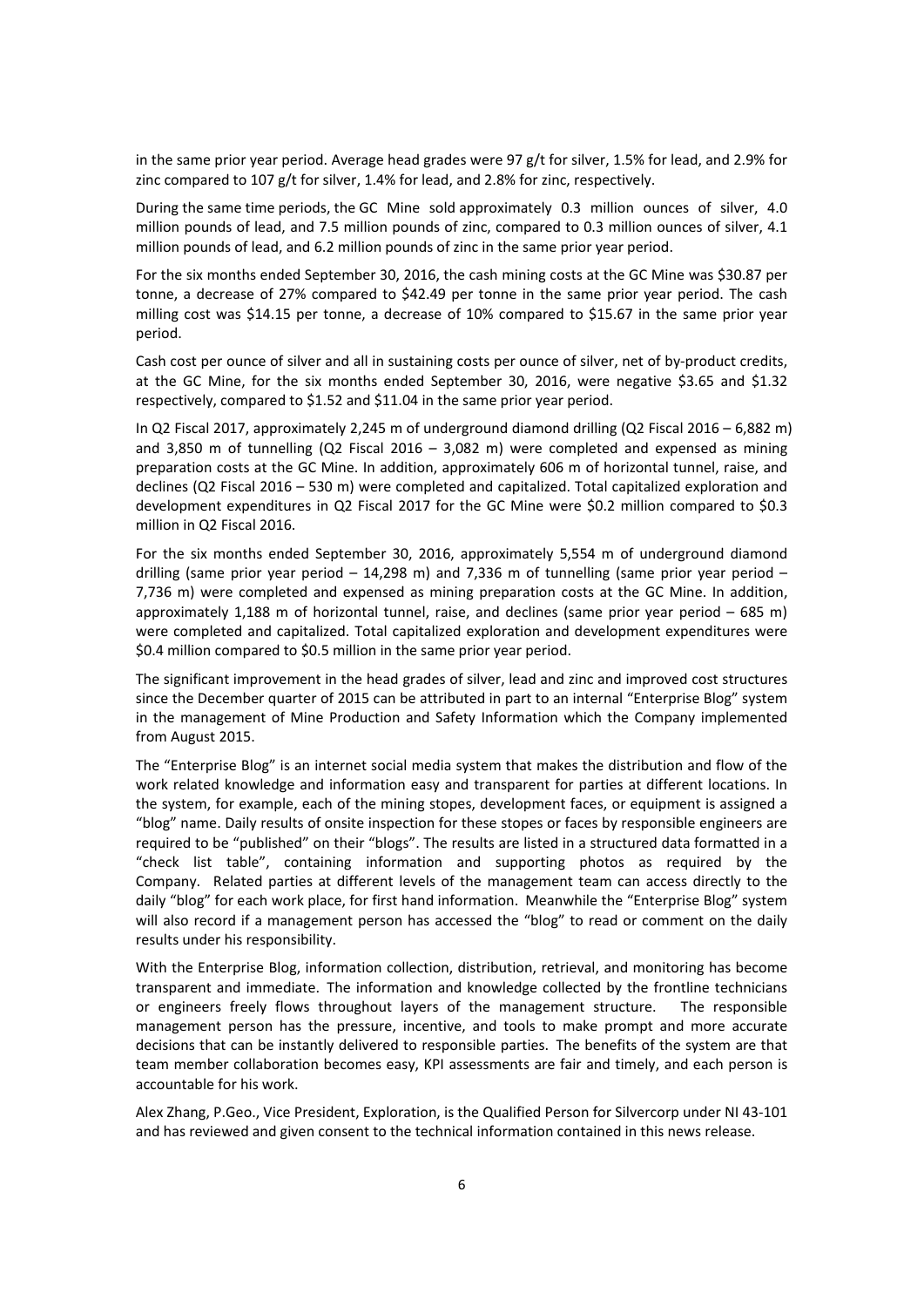*This earnings release should be read in conjunction with the Company's Management Discussion & Analysis, Financial Statements and Notes to Financial Statements for the corresponding period, which have been posted on SEDAR at www.sedar.com and are also available on the Company's website at www.silvercorp.ca. All figures are in United States dollars unless otherwise stated.*

#### **About Silvercorp**

Silvercorp is a low‐cost silver‐producing Canadian mining company with multiple mines in China. The Company's vision is to deliver shareholder value by focusing on the acquisition of under developed projects with resource potential and the ability to grow organically. For more information, please visit our website at www.silvercorp.ca.

#### **For further information**

Silvercorp Metals Inc. Gordon Neal Vice President, Corporate Development Phone: (604) 669‐9397 Toll Free 1(888) 224‐1881 Email: investor@silvercorp.ca Website: www.silvercorp.ca

#### **CAUTIONARY DISCLAIMER ‐ FORWARD LOOKING STATEMENTS**

Certain of the statements and information in this press release constitute "forward‐looking statements" within the meaning of the United States Private Securities Litigation Reform Act of 1995 and "forward‐looking information" within the meaning of applicable Canadian provincial securities laws. Any statements or information that express or involve discussions with respect to predictions, expectations, beliefs, plans, projections, objectives, assumptions or future events or performance (often, but not always, using words or phrases such as "expects", "is expected", "anticipates", "believes", "plans", "projects", "estimates", "assumes", "intends", "strategies", "targets", "goals", "forecasts", "objectives", "budgets", "schedules", "potential" or variations thereof or stating that certain actions, events or results "may", "could", "would", "might" or "will" be taken, occur or be achieved, or the negative of any of these terms and similar expressions) are not statements of historical fact and may be forward‐looking statements or information. Forward-looking statements or information relate to, among other things: the price of silver and other metals; the accuracy of mineral resource and mineral reserve estimates at the Company's material properties; the sufficiency of the Company's capital to finance the Company's operations; estimates of the Company's revenues and capital expenditures; estimated production from the Company's mines in the Ying Mining District; timing of receipt of permits and regulatory approvals; availability of funds from production to finance the Company's operations; and access to and availability of funding for future construction, use of proceeds from any financing and development of the Company's properties.

Forward‐looking statements or information are subject to a variety of known and unknown risks, uncertainties and other factors that could cause actual events or results to differ from those reflected in the forward‐looking statements or information, including, without limitation, risks relating to: fluctuating commodity prices; calculation of resources, reserves and mineralization and precious and base metal recovery; interpretations and assumptions of mineral resource and mineral reserve estimates; exploration and development programs; feasibility and engineering reports; permits and licences; title to properties; property interests; joint venture partners; acquisition of commercially mineable mineral rights; financing; recent market events and conditions; economic factors affecting the Company; timing, estimated amount, capital and operating expenditures and economic returns of future production; integration of future acquisitions into the Company's existing operations; competition; operations and political conditions; regulatory environment in China and Canada; environmental risks; foreign exchange rate fluctuations; insurance; risks and hazards of mining operations; key personnel; conflicts of interest; dependence on management; internal control over financial reporting as per the requirements of the Sarbanes‐Oxley Act; and bringing actions and enforcing judgments under U.S. securities laws.

This list is not exhaustive of the factors that may affect any of the Company's forward‐looking statements or information. Forward-looking statements or information are statements about the future and are inherently uncertain, and actual achievements of the Company or other future events or conditions may differ materially from those reflected in the forward‐looking statements or information due to a variety of risks, uncertainties and other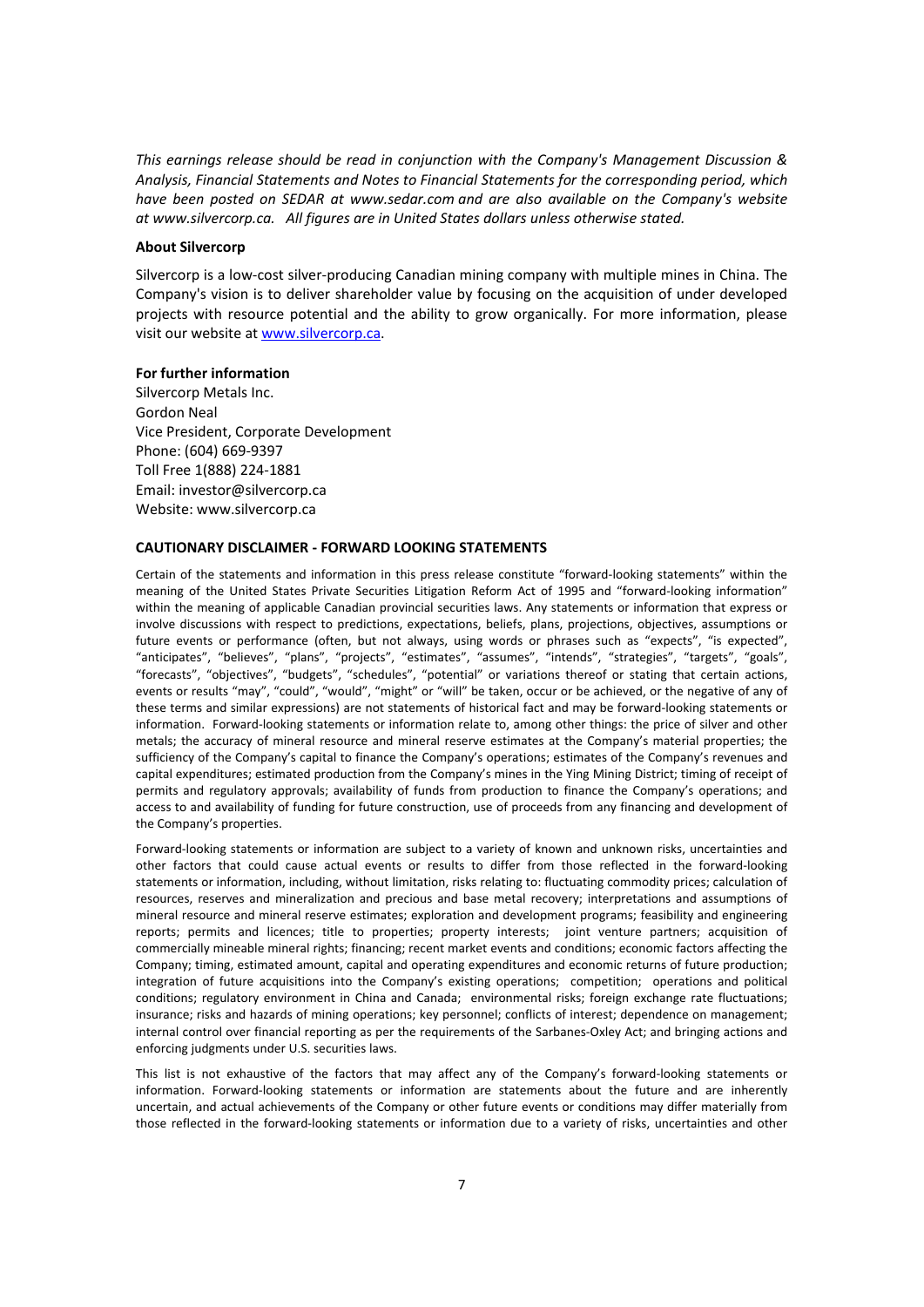factors, including, without limitation, those referred to in the Company's Annual Information Form for the year ended March 31, 2016 under the heading "Risk Factors". Although the Company has attempted to identify important factors that could cause actual results to differ materially, there may be other factors that cause results not to be as anticipated, estimated, described or intended. Accordingly, readers should not place undue reliance on forwardlooking statements or information.

The Company's forward-looking statements and information are based on the assumptions, beliefs, expectations and opinions of management as of the date of this press release, and other than as required by applicable securities laws, the Company does not assume any obligation to update forward‐looking statements and information if circumstances or management's assumptions, beliefs, expectations or opinions should change, or changes in any other events affecting such statements or information. For the reasons set forth above, investors should not place undue reliance on forward‐looking statements and information.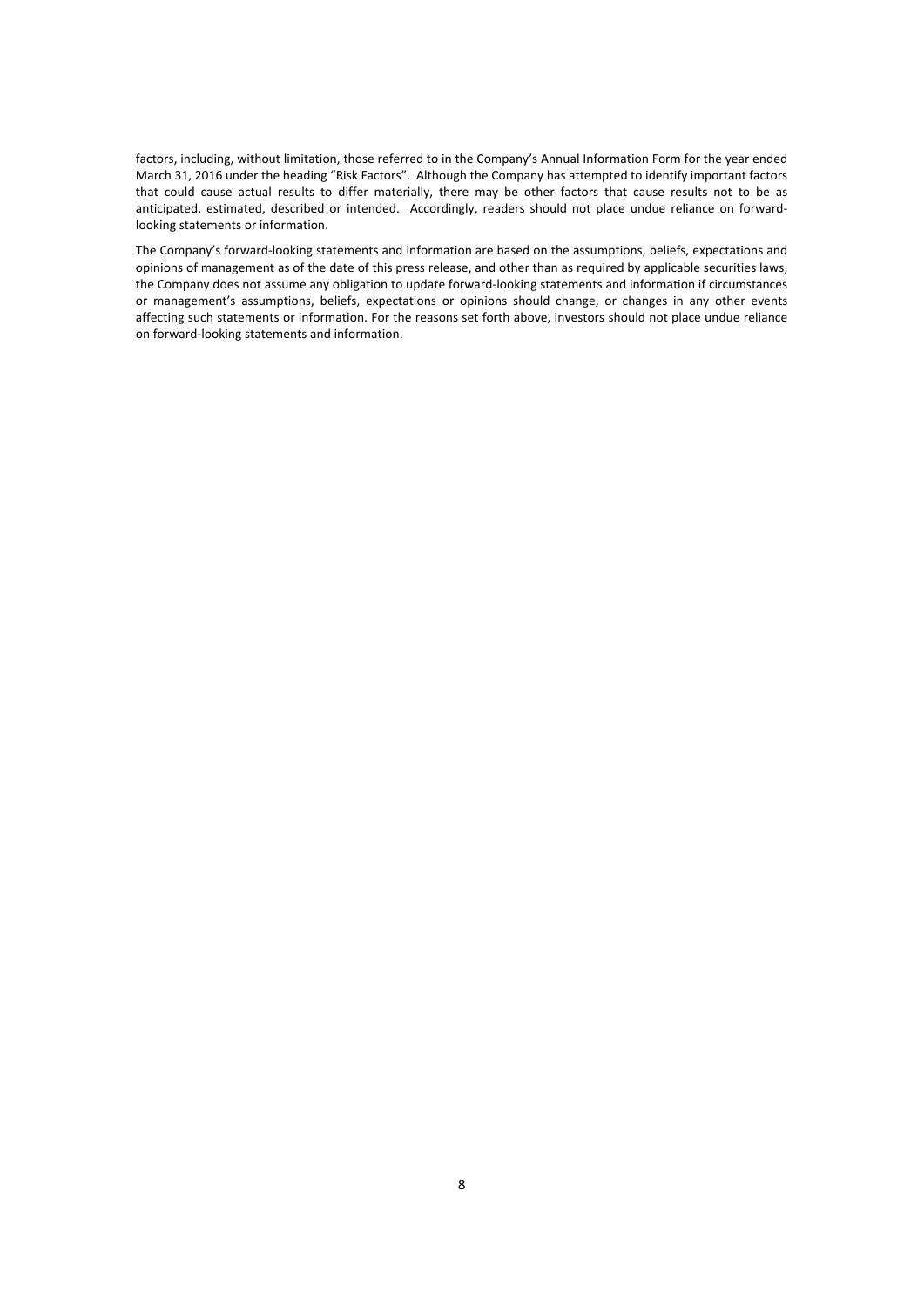### **Condensed Consolidated Interim Statements of Financial Position**

*(Unaudited ‐ Expressed in thousands of U.S. dollars)*

|                                                                | As at September 30, |           | As at March 31, |  |
|----------------------------------------------------------------|---------------------|-----------|-----------------|--|
|                                                                |                     | 2016      | 2016            |  |
| <b>ASSETS</b>                                                  |                     |           |                 |  |
| <b>Current Assets</b>                                          |                     |           |                 |  |
| Cash and cash equivalents                                      | \$                  | 66,484    | \$<br>41,963    |  |
| Short-term investments                                         |                     | 25,659    | 19,999          |  |
| Trade and other receivables                                    |                     | 1,200     | 2,041           |  |
| Inventories                                                    |                     | 10,045    | 8,857           |  |
| Due from related parties                                       |                     | 40        | 103             |  |
| Income tax receivable                                          |                     |           | 394             |  |
| Prepaids and deposits                                          |                     | 4,109     | 3,960           |  |
|                                                                |                     | 107,537   | 77,317          |  |
| <b>Non-current Assets</b>                                      |                     |           |                 |  |
| Long-term prepaids and deposits                                |                     | 1,426     | 1,856           |  |
| <b>Reclamation deposits</b>                                    |                     | 2,605     | 2,301           |  |
| Investment in an associate                                     |                     | 3,309     | 3,133           |  |
| Other investments                                              |                     | 391       | 287             |  |
| Plant and equipment                                            |                     | 68,720    | 71,045          |  |
| Mineral rights and properties                                  |                     | 210,686   | 216,080         |  |
| <b>TOTAL ASSETS</b>                                            | \$                  | 394,674   | \$<br>372,019   |  |
|                                                                |                     |           |                 |  |
| <b>LIABILITIES AND EQUITY</b><br><b>Current Liabilities</b>    |                     |           |                 |  |
| Accounts payable and accrued liabilities                       | \$                  | 31,484    | \$<br>27,457    |  |
| Bank loan                                                      |                     | 4,504     | 4,657           |  |
| Mine right fee payable                                         |                     | 3,927     | 3,970           |  |
| Deposits received                                              |                     | 7,590     | 5,849           |  |
| Income tax payable                                             |                     | 2,251     |                 |  |
| Due to related parties                                         |                     |           | 179             |  |
|                                                                |                     | 49,756    | 42,112          |  |
|                                                                |                     |           |                 |  |
| <b>Non-current Liabilities</b>                                 |                     |           |                 |  |
| Mine right fee payable                                         |                     | 5,733     | 5,796           |  |
| Deferred income tax liabilities                                |                     | 25,563    | 23,224          |  |
| Environmental rehabilitation                                   |                     | 14,064    | 14,328          |  |
| <b>Total Liabilities</b>                                       |                     | 95,116    | 85,460          |  |
| <b>Equity</b>                                                  |                     |           |                 |  |
| Share capital                                                  |                     | 231,330   | 230,933         |  |
| Share option reserve                                           |                     | 12,968    | 12,628          |  |
| Reserves                                                       |                     | 25,409    | 25,409          |  |
| Accumulated other comprehensive loss                           |                     | (43, 216) | (35,994)        |  |
| Retained earnings                                              |                     | 17,614    | 562             |  |
| Total equity attributable to the equity holders of the Company |                     | 244,105   | 233,538         |  |
| <b>Non-controlling interests</b>                               |                     | 55,453    | 53,021          |  |
| <b>Total Equity</b>                                            |                     | 299,558   | 286,559         |  |
|                                                                |                     |           |                 |  |
| TOTAL LIABILITIES AND EQUITY                                   | \$                  | 394,674   | \$<br>372,019   |  |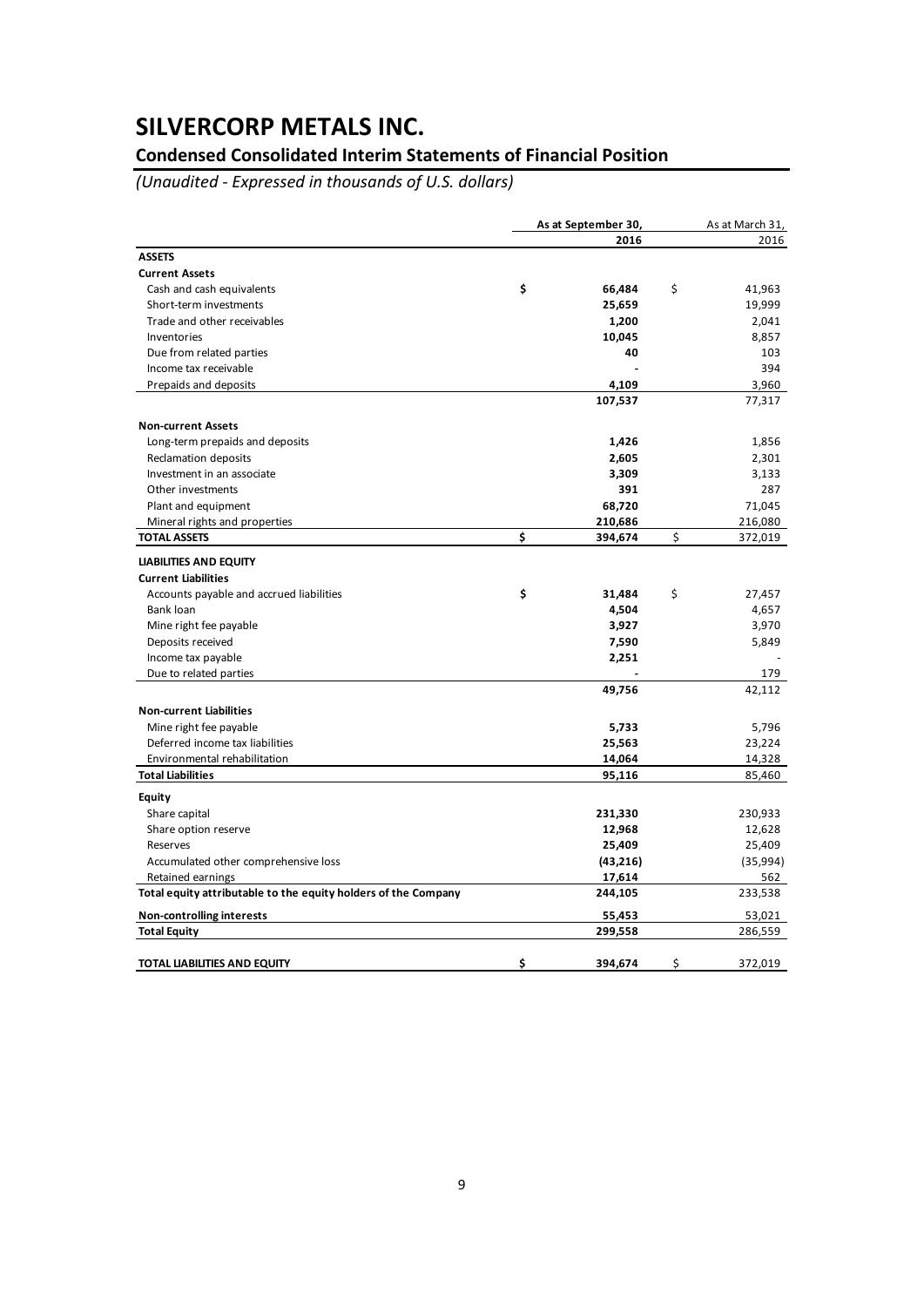### **Condensed Consolidated Interim Statements of Income**

*(Unaudited ‐ Expressed in thousands of U.S. dollars, except for per share figures)*

|                                                                      | Three Months Ended September 30, |              |             | Six Months Ended September 30, |              |  |
|----------------------------------------------------------------------|----------------------------------|--------------|-------------|--------------------------------|--------------|--|
|                                                                      | 2016                             |              | 2015        | 2016                           | 2015         |  |
|                                                                      |                                  |              |             |                                |              |  |
| <b>Sales</b>                                                         | \$<br>46,298 \$                  |              | 27,213      | \$<br>81,569                   | Ŝ.<br>59,433 |  |
| Cost of sales                                                        | 19,509                           |              | 18,385      | 39,036                         | 39,149       |  |
| Gross profit                                                         | 26,789                           |              | 8,828       | 42,533                         | 20,284       |  |
| General and administrative                                           | 4,127                            |              | 4,907       | 8,512                          | 10,251       |  |
| Government fees and other taxes                                      | 1,761                            |              | 1,847       | 3,456                          | 3,196        |  |
| Foreign exchange gain                                                | (215)                            |              | (1,984)     | (92)                           | (1, 397)     |  |
| (Gain) loss on disposal of plant and equipment                       | (199)                            |              | (22)        | 65                             | (15)         |  |
| Share of gain in associate                                           | (269)                            |              | (179)       | (286)                          | (101)        |  |
| Impairment of plant and equipment and mineral rights and properties  |                                  |              |             | 181                            |              |  |
| Other income                                                         | (83)                             |              | (124)       | (123)                          | (114)        |  |
| Income from operations                                               | 21,667                           |              | 4,383       | 30,820                         | 8,464        |  |
| Finance income                                                       | 537                              |              | 264         | 968                            | 541          |  |
| Finance costs                                                        | (260)                            |              | (139)       | (524)                          | (471)        |  |
| Income before income taxes                                           | 21,944                           |              | 4,508       | 31,264                         | 8,534        |  |
| Income tax expense                                                   | 5,938                            |              | 1,529       | 8,738                          | 1,784        |  |
| Net income                                                           | \$<br>16,006                     | \$           | 2,979       | \$<br>$22,526$ \$              | 6,750        |  |
| Attributable to:                                                     |                                  |              |             |                                |              |  |
| Equity holders of the Company                                        | \$<br>$12,378$ \$                |              | 2,234       | \$<br>17,052 \$                | 4,530        |  |
| Non-controlling interests                                            | 3.628                            |              | 745         | 5,474                          | 2,220        |  |
|                                                                      | \$<br>$16,006$ \$                |              | 2,979       | \$<br>$22,526$ \$              | 6,750        |  |
| Earnings per share attributable to the equity holders of the Company |                                  |              |             |                                |              |  |
| Basic earnings per share                                             | \$<br>0.07                       | $\mathsf{S}$ | 0.01        | \$<br>0.10                     | -\$<br>0.03  |  |
| Diluted earnings per share                                           | \$<br>0.07                       | \$           | 0.01        | \$<br>0.10                     | \$<br>0.03   |  |
| Weighted Average Number of Shares Outstanding - Basic                | 167,012,454                      |              | 170,307,013 | 166,976,159                    | 170,593,834  |  |
| Weighted Average Number of Shares Outstanding - Diluted              | 171,540,139                      |              | 170,307,013 | 171,043,667                    | 170,593,834  |  |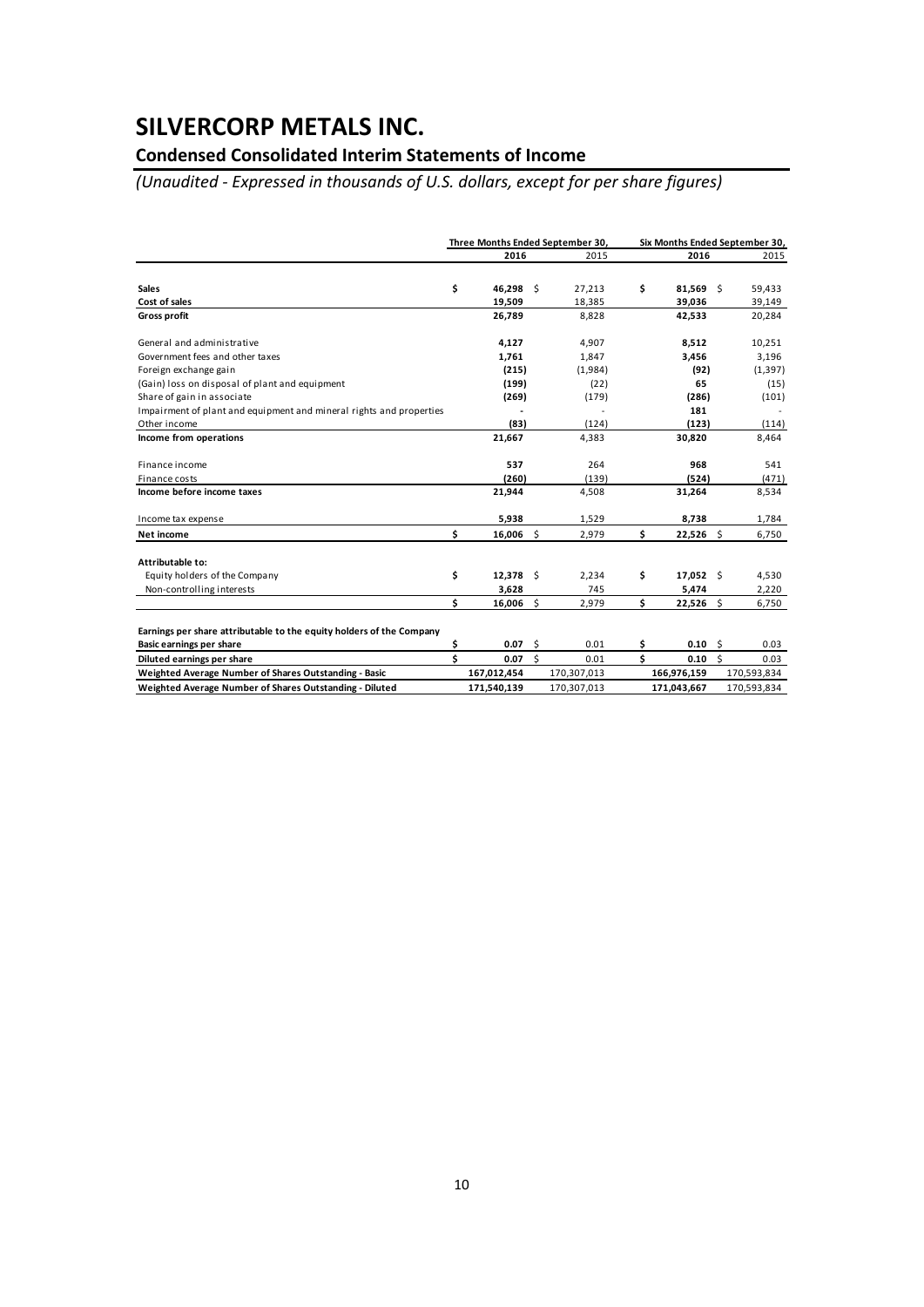# **Condensed Consolidated Interim Statements of Cash Flow**

*(Unaudited ‐ Expressed in thousands of U.S. dollars)*

|                                                                     | Three Months Ended September 30, |          | Six Months Ended September 30, |          |
|---------------------------------------------------------------------|----------------------------------|----------|--------------------------------|----------|
|                                                                     | 2016                             | 2015     | 2016                           | 2015     |
| Cash provided by                                                    |                                  |          |                                |          |
| <b>Operating activities</b>                                         |                                  |          |                                |          |
| \$<br>Net income                                                    | 16,006 \$                        | 2,979    | \$<br>$22,526$ \$              | 6,750    |
| Add (deduct) items not affecting cash:                              |                                  |          |                                |          |
| Finance costs                                                       | 260                              | 139      | 524                            | 471      |
| Depreciation, amortization and depletion                            | 6,029                            | 4,400    | 11,349                         | 9,377    |
| Share of gain in associate                                          | (269)                            | (179)    | (286)                          | (101)    |
| Impairment of plant and equipment and mineral rights and properties |                                  |          | 181                            |          |
| Income tax expense                                                  | 5,938                            | 1,529    | 8,738                          | 1,784    |
| Finance income                                                      | (537)                            | (264)    | (968)                          | (541)    |
| (Gain) loss on disposal of plant and equipment                      | (199)                            | (22)     | 65                             | (15)     |
| Share-based compensation                                            | 197                              | 343      | 440                            | 508      |
| Income taxes (paid) recovered                                       | (3,006)                          | 56       | (2,915)                        | (303)    |
| Interest received                                                   | 537                              | 264      | 968                            | 541      |
| Interest paid                                                       | (50)                             |          | (101)                          |          |
| Changes in non-cash operating working capital                       | 2,134                            | (4,614)  | 6,701                          | (520)    |
| Net cash provided by operating activities                           | 27,040                           | 4,631    | 47,222                         | 17,951   |
|                                                                     |                                  |          |                                |          |
| <b>Investing activities</b>                                         |                                  |          |                                |          |
| Mineral rights and properties                                       |                                  |          |                                |          |
| Capital expenditures                                                | (5,688)                          | (1, 364) | (10,708)                       | (8,730)  |
| Plant and equipment                                                 |                                  |          |                                |          |
| Additions                                                           | (739)                            | (2, 272) | (3, 123)                       | (2,990)  |
| Proceeds on disposals                                               | 15                               | 25       | 32                             | 30       |
| Other investments                                                   |                                  |          |                                |          |
|                                                                     |                                  |          |                                |          |
| Proceeds on disposals                                               | 33                               |          | 33                             |          |
| Reclamation deposit paid                                            |                                  |          | (385)                          | (9)      |
| Net (purchases) redemptions of short-term investments               | (1,995)                          | 5,658    | (5,976)                        | 5,707    |
| Net cash (used in) provided by investing activities                 | (8, 374)                         | 2,047    | (20, 127)                      | (5,992)  |
|                                                                     |                                  |          |                                |          |
| <b>Financing activities</b>                                         |                                  |          |                                |          |
| Non-controlling interests                                           |                                  |          |                                |          |
| Distribution                                                        | (1, 460)                         |          | (1,460)                        |          |
| Cash dividends distributed                                          |                                  | (638)    |                                | (1, 323) |
| Proceeds from issuance of common shares                             | 82                               |          | 297                            |          |
| Common shares repurchased as part of normal course issuer bid       |                                  | (1, 267) |                                | (1, 267) |
| Net cash used in financing activities                               | (1,378)                          | (1,905)  | (1, 163)                       | (2,590)  |
|                                                                     |                                  |          |                                |          |
| Effect of exchange rate changes on cash and cash equivalents        | (406)                            | (2,990)  | (1, 411)                       | (2, 332) |
| Increase in cash and cash equivalents                               | 16,882                           | 1,783    | 24,521                         | 7,037    |
|                                                                     |                                  |          |                                |          |
| Cash and cash equivalents, beginning of the period                  | 49,602                           | 65,433   | 41,963                         | 60,179   |
| \$<br>Cash and cash equivalents, end of the period                  | 66.484 S                         | 67.216   | Ś<br>66.484 \$                 | 67.216   |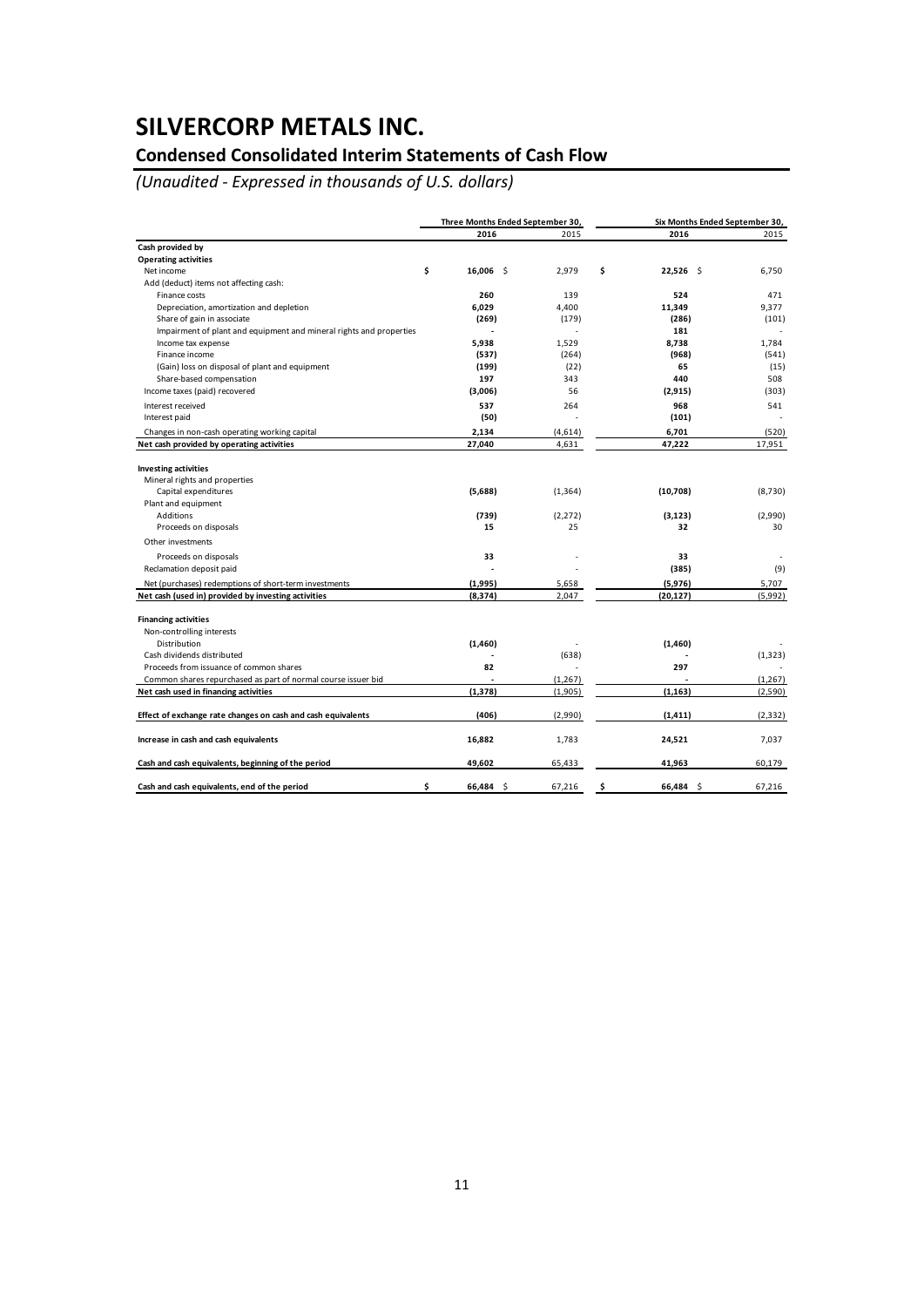## **Mining Data**

### *(Expressed in thousands of U.S. dollars, except for mining data figures)*

|            |                                                                            | Three months ended September 30, 2016 |                 |                 |  |
|------------|----------------------------------------------------------------------------|---------------------------------------|-----------------|-----------------|--|
|            |                                                                            | <b>Ying Mining</b>                    |                 |                 |  |
|            |                                                                            | District <sup>1</sup>                 | GC <sup>2</sup> | <b>Total</b>    |  |
|            | <b>Production Data</b>                                                     |                                       |                 |                 |  |
|            | Mine Data                                                                  |                                       |                 |                 |  |
|            | Ore Mined (tonne)                                                          | 179,194                               | 74,692          | 253,886         |  |
|            | Ore Milled (tonne)                                                         | 180,154                               | 76,100          | 256,254         |  |
| $\ddot{}$  | Mining cost per tonne of ore mined (\$)                                    | 76.30                                 | 36.78           | 64.67           |  |
|            | Cash mining cost per tonne of ore mined (\$)                               | 49.13                                 | 28.61           | 43.09           |  |
|            | Non cash mining cost per tonne of ore mined (\$)                           | 27.17                                 | 8.17            | 21.58           |  |
| $\ddot{}$  | Unit shipping costs(\$)                                                    | 3.81                                  |                 | 2.68            |  |
|            | Milling cost per tonne of ore milled (\$)                                  | 10.86                                 | 15.57           | 12.26           |  |
|            | Cash milling cost per tonne of ore milled (\$)                             | 8.85                                  | 12.94           | 10.07           |  |
|            | Non cash milling cost per tonne of ore milled (\$)                         | 2.01                                  | 2.63            | 2.19            |  |
|            | <b>Average Production Cost</b>                                             |                                       |                 |                 |  |
|            | Silver (\$ per ounce)                                                      | 5.96                                  | 6.95            | 6.27            |  |
|            | Gold (\$ per ounce)                                                        | 424                                   |                 | 458             |  |
|            | Lead (\$ per pound)                                                        | 0.28                                  | 0.42            | 0.30            |  |
|            | Zinc (\$ per pound)                                                        | 0.28                                  | 0.43            | 0.29            |  |
|            | Other (\$ per pound)                                                       |                                       |                 |                 |  |
| $+$        | Total production cost per ounce of Silver, net of by-product credits (\$)  | 0.33                                  | (1.97)          | 0.10            |  |
| $\ddot{}$  | Total cash cost per ounce of Silver, net of by-product credits (\$)        | (2.68)                                | (6.39)          | (3.05)          |  |
|            | All-in sustaining cost per ounce of Silver, net of by-product credits (\$) | 2.33                                  | (1.49)          | 3.16            |  |
| $\ddot{}$  | All-in cost per ounce of Silver, net of by-product credits (\$)            | 2.82                                  | (1.25)          | 3.62            |  |
|            | <b>Recovery Rates</b>                                                      |                                       |                 |                 |  |
|            | Silver (%)                                                                 | 95.5                                  | 76.2            | 93.2            |  |
|            | Lead $(*)$                                                                 | 96.3                                  | 86.6            | 95.1            |  |
|            | Zinc (%)                                                                   | 42.9                                  | 86.4            | 65.8            |  |
|            | <b>Head Grades</b>                                                         |                                       |                 |                 |  |
|            | Silver (gram/tonne)                                                        | 302                                   | 96              | 241             |  |
|            | Lead (%)                                                                   | 4.9                                   | 1.6             | 3.9             |  |
|            | Zinc (%)                                                                   | 1.1                                   | 2.8             | 1.6             |  |
|            | Concentrate in stock                                                       |                                       |                 |                 |  |
|            | Lead concentrate (tonne)                                                   | 3,880                                 | 101             | 3,981           |  |
|            | Zinc concentate (tonne)                                                    | 280                                   | 127             | 407             |  |
| Sales Data |                                                                            |                                       |                 |                 |  |
|            | <b>Metal Sales</b>                                                         |                                       |                 |                 |  |
|            | Silver (in thousands of ounces)                                            | 1,630                                 | 183             | 1,813           |  |
|            | Gold (in thousands of ounces)                                              | 1.0                                   |                 | 1.0             |  |
|            | Lead (in thousands of pounds)                                              | 17,768                                | 2,163           | 19,931          |  |
|            | Zinc (in thousands of pounds)<br>Other (in thousands of pound)             | 1,785                                 | 4,106<br>365    | 5,891<br>365    |  |
|            |                                                                            |                                       |                 |                 |  |
|            | <b>Metal Sales</b>                                                         |                                       |                 |                 |  |
|            | Silver (in thousands of \$)<br>Gold (in thousands of \$)                   | 24,923                                | 2,051           | 26,974<br>1,087 |  |
|            | Lead (in thousands of \$)                                                  | 1,087<br>12,684                       | 1,459           | 14,143          |  |
|            | Zinc (in thousands of \$)                                                  | 1,260                                 | 2,833           | 4,093           |  |
|            | Other (in thousands of \$)                                                 |                                       | 1               | 1               |  |
|            |                                                                            | 39,954                                | 6,344           | 46,298          |  |
|            | Average Selling Price, Net of Value Added Tax and Smelter Charges          |                                       |                 |                 |  |
|            | Silver (\$ per ounce)                                                      | 15.29                                 | 11.21           | 14.88           |  |
|            | Gold (\$ per ounce)                                                        | 1,087                                 |                 | 1,087           |  |
|            | Lead (\$ per pound)                                                        | 0.71                                  | 0.67            | 0.71            |  |
|            | Zinc (\$ per pound)                                                        | 0.71                                  | 0.69            | 0.69            |  |

1 Ying Mining District includes mines: SGX, TLP, HPG,LM, BCG and HZG.

2 GC Silver recovery rate consists of 55.9% from lead concentrates and 20.3% from zinc concentrates.

2 GC Silver sold in zinc concentrates is subjected to higher smelter and refining charges which lower the net silver selling price.

+ Non‐IFRS measures, see section 9 of the corresponding management's decision and analysis for reconciliation.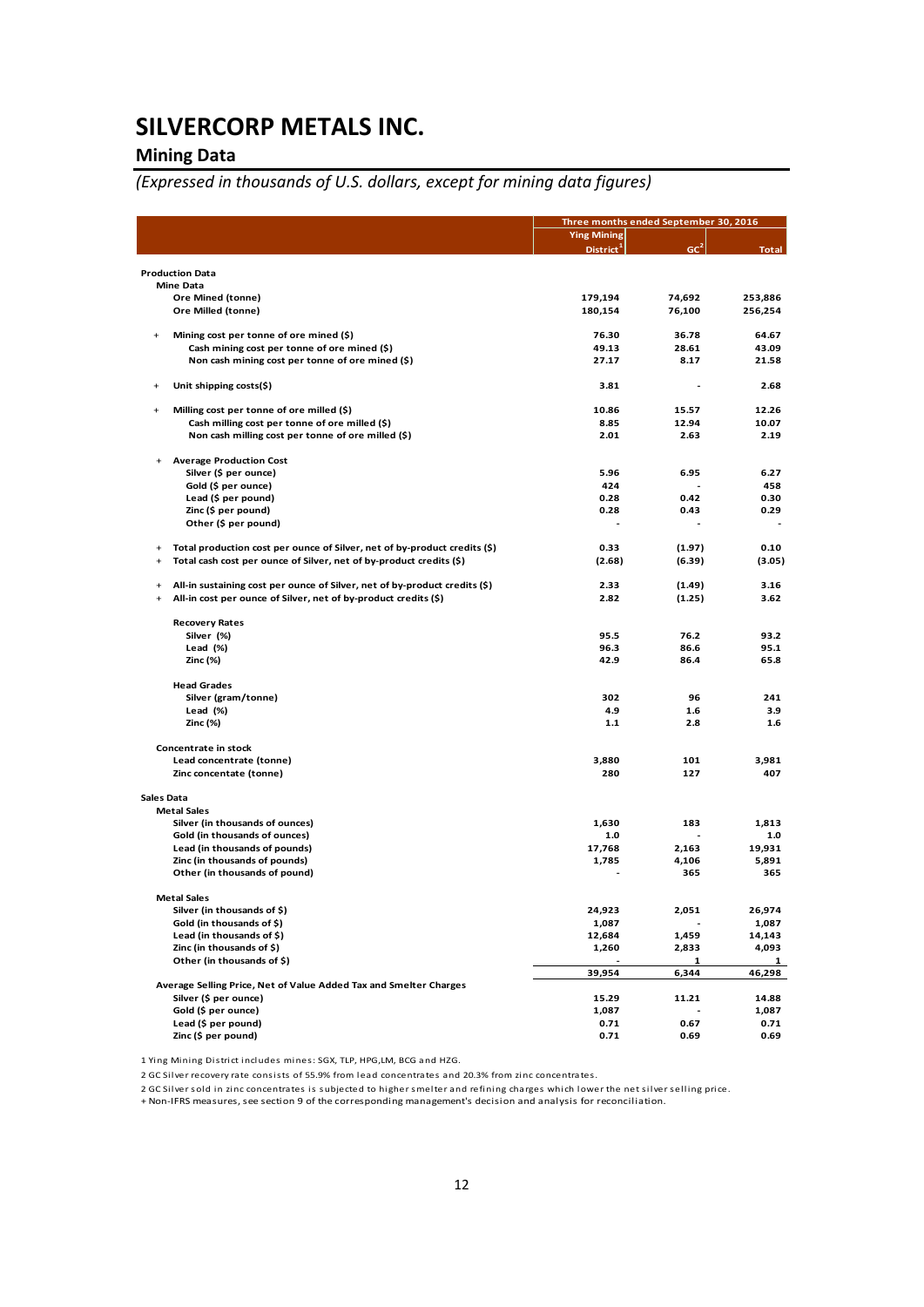### **Mining Data**

### *(Expressed in thousands of U.S. dollars, except for mining data figures)*

|                                                                              | Three months ended September 30, 2015 |                 |              |
|------------------------------------------------------------------------------|---------------------------------------|-----------------|--------------|
|                                                                              | <b>Ying Mining</b>                    |                 |              |
|                                                                              | District <sup>1</sup>                 | GC <sup>2</sup> | <b>Total</b> |
|                                                                              |                                       |                 |              |
| <b>Production Data</b>                                                       |                                       |                 |              |
| <b>Mine Data</b>                                                             |                                       |                 |              |
| Ore Mined (tonne)                                                            | 171,014                               | 69,546          | 240,560      |
| Ore Milled (tonne)                                                           | 176,936                               | 68,465          | 245,401      |
| + Mining cost per tonne of ore mined (\$)                                    | 86.29                                 | 44.68           | 74.26        |
| Cash mining cost per tonne of ore mined (\$)                                 | 62.15                                 | 36.49           | 54.73        |
| Non cash mining cost per tonne of ore mined (\$)                             | 24.14                                 | 8.19            | 19.53        |
|                                                                              |                                       |                 |              |
| + Unit shipping costs(\$)                                                    | 4.25                                  |                 | 3.02         |
| + Milling cost per tonne of ore milled (\$)                                  | 13.70                                 | 18.05           | 14.91        |
| Cash milling cost per tonne of ore milled (\$)                               | 11.55                                 | 15.81           | 12.74        |
| Non cash milling cost per tonne of ore milled (\$)                           | 2.15                                  | 2.24            | 2.17         |
|                                                                              |                                       |                 |              |
| + Average Production Cost                                                    |                                       |                 |              |
| Silver (\$ per ounce)                                                        | 7.77                                  | 7.40            | 7.89         |
| Gold (\$ per ounce)                                                          | 502                                   | 654             | 523          |
| Lead (\$ per pound)                                                          | 0.45                                  | 0.54            | 0.47         |
| Zinc (\$ per pound)                                                          | 0.37                                  | 0.47            | 0.39         |
| Other (\$ per pound)                                                         |                                       | 0.01            | 0.01         |
|                                                                              |                                       |                 |              |
| + Total production cost per ounce of Silver, net of by-product credits (\$)  | 4.86                                  | 2.99            | 4.67         |
| + Total cash cost per ounce of Silver, net of by-product credits (\$)        | 1.88                                  | (1.69)          | 1.52         |
| + All-in sustaining cost per ounce of Silver, net of by-product credits (\$) | 9.88                                  | 13.73           | 12.40        |
| + All-in cost per ounce of Silver, net of by-product credits (\$)            | 12.06                                 | 14.80           | 14.47        |
|                                                                              |                                       |                 |              |
| <b>Recovery Rates</b>                                                        |                                       |                 |              |
| Silver (%)                                                                   | 94.8                                  | 77.0            | 89.8         |
| Lead $(\%)$                                                                  | 95.0                                  | 89.5            | 93.5         |
| Zinc (%)                                                                     | 55.1                                  | 82.7            | 62.8         |
|                                                                              |                                       |                 |              |
| <b>Head Grades</b>                                                           |                                       |                 |              |
| Silver (gram/tonne)                                                          | 246<br>3.8                            | 107<br>1.4      | 207<br>3.1   |
| Lead (%)<br>Zinc (%)                                                         | 0.7                                   | 2.8             | 1.3          |
|                                                                              |                                       |                 |              |
| Concentrate in stock                                                         |                                       |                 |              |
| Lead concentrate (tonne)                                                     | 2,228                                 | 728             | 2,956        |
| Zinc concentate (tonne)                                                      | 260                                   | 456             | 716          |
|                                                                              |                                       |                 |              |
| Sales Data<br><b>Metal Sales</b>                                             |                                       |                 |              |
| Silver (in thousands of ounces)                                              | 1,132                                 | 128             | 1,260        |
| Gold (in thousands of ounces)                                                | 0.7                                   |                 | 0.7          |
| Lead (in thousands of pounds)                                                | 11,529                                | 1,632           | 13,161       |
| Zinc (in thousands of pounds)                                                | 1,459                                 | 3,172           | 4,631        |
|                                                                              |                                       |                 |              |
| <b>Metal Sales</b>                                                           |                                       |                 |              |
| Silver (in thousands of \$)                                                  | 13,561                                | 1,151           | 14,712       |
| Gold (in thousands of \$)                                                    | 506                                   | 13              | 519          |
| Lead (in thousands of \$)                                                    | 8,039                                 | 1,083           | 9,122        |
| Zinc (in thousands of \$)                                                    | 838                                   | 1,820           | 2,658        |
| Other (in thousands of \$)                                                   |                                       | 202             | 202          |
|                                                                              | 22,944                                | 4,269           | 27,213       |
| Average Selling Price, Net of Value Added Tax and Smelter Charges            |                                       |                 |              |
| Silver (\$ per ounce)                                                        | 11.98                                 | 9.02            | 11.68        |
| Gold (\$ per ounce)                                                          | 773                                   | 797             | 774          |
| Lead (\$ per pound)                                                          | 0.71                                  | 0.66            | 0.69         |
| Zinc (\$ per pound)                                                          | 0.57                                  | 0.57            | 0.57         |

1 Ying Mining District includes mines: SGX, TLP, HPG,LM, BCG and HZG.

2 GC Silver recovery rate consists of 55.3% from lead concentrates and 21.7% from zinc concentrates.

2 GC Silver sold in zinc concentrates is subjected to higher smelter and refining charges which lower the net silver selling price.

+ Non‐IFRS measures, see section 9 of the corresponding management's decision and analysis for reconciliation.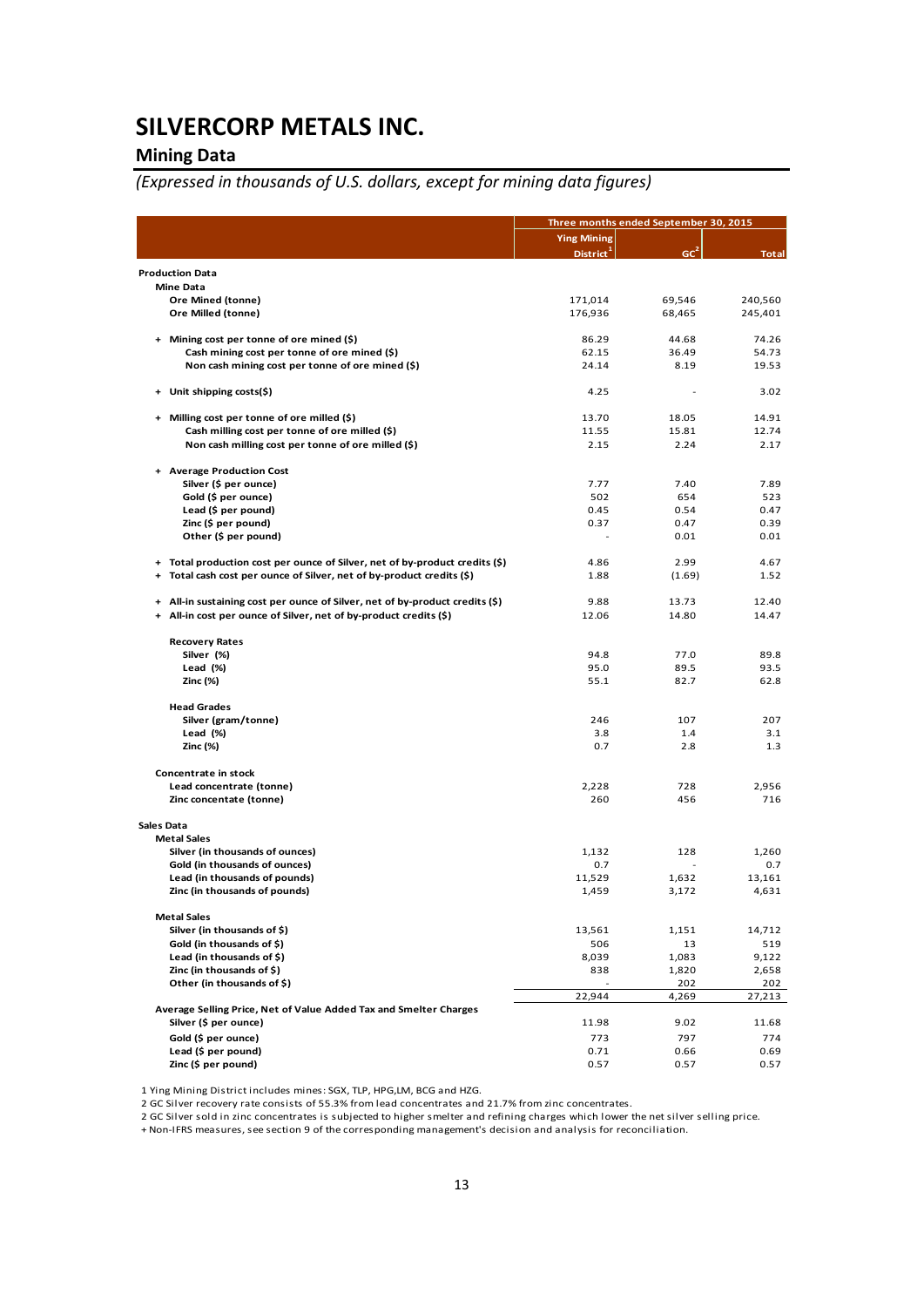## **Mining Data**

# *(Expressed in thousands of U.S. dollars, except for mining data figures)*

|                                                                                  |                                             | Six months ended September 30, 2016 |               |  |
|----------------------------------------------------------------------------------|---------------------------------------------|-------------------------------------|---------------|--|
|                                                                                  | <b>Ying Mining</b><br>District <sup>1</sup> | GC <sup>2</sup>                     | <b>Total</b>  |  |
|                                                                                  |                                             |                                     |               |  |
| <b>Production Data</b>                                                           |                                             |                                     |               |  |
| <b>Mine Data</b>                                                                 |                                             |                                     |               |  |
| <b>Ore Mined (tonne)</b>                                                         | 352,702                                     | 139,041                             | 491,743       |  |
| Ore Milled (tonne)                                                               | 347,901                                     | 139,687                             | 487,588       |  |
| Mining cost per tonne of ore mined (\$)<br>÷                                     | 77.44                                       | 39.15                               | 66.61         |  |
| Cash mining cost per tonne of ore mined (\$)                                     | 50.70                                       | 30.87                               | 45.09         |  |
| Non cash mining cost per tonne of ore mined (\$)                                 | 26.74                                       | 8.28                                | 21.52         |  |
| Unit shipping costs(\$)                                                          | 3.84                                        |                                     | 2.75          |  |
| Milling cost per tonne of ore milled (\$)<br>$\ddot{}$                           | 11.53                                       | 17.05                               | 13.11         |  |
| Cash milling cost per tonne of ore milled (\$)                                   | 9.44                                        | 14.15                               | 10.79         |  |
| Non cash milling cost per tonne of ore milled (\$)                               | 2.09                                        | 2.90                                | 2.32          |  |
| <b>Average Production Cost</b>                                                   |                                             |                                     |               |  |
| Silver (\$ per ounce)                                                            | 6.29                                        | 7.51                                | 6.63          |  |
| Gold (\$ per ounce)                                                              | 457                                         |                                     | 493           |  |
| Lead (\$ per pound)                                                              | 0.30                                        | 0.45                                | 0.32          |  |
| Zinc (\$ per pound)                                                              | 0.28                                        | 0.45                                | 0.30          |  |
| Other (\$ per pound)                                                             |                                             | 0.01                                | 0.01          |  |
| Total production cost per ounce of Silver, net of by-product credits (\$<br>+    | 1.59                                        | 0.98                                | 1.53          |  |
| Total cash cost per ounce of Silver, net of by-product credits (\$)<br>$\ddot{}$ | (1.34)                                      | (3.65)                              | (1.57)        |  |
| All-in sustaining cost per ounce of Silver, net of by-product credits (\$)       | 3.99                                        | 1.32                                | 5.01          |  |
| All-in cost per ounce of Silver, net of by-product credits (\$)<br>÷             | 4.97                                        | 1.60                                | 5.93          |  |
| <b>Recovery Rates</b>                                                            |                                             |                                     |               |  |
| Silver (%)                                                                       | 95.6                                        | 76.5                                | 93.4          |  |
| Lead $(\%)$                                                                      | 96.3                                        | 86.7                                | 95.2          |  |
| Zinc (%)                                                                         | 45.5                                        | 86.1                                | 66.6          |  |
| <b>Head Grades</b>                                                               |                                             |                                     |               |  |
| Silver (gram/tonne)                                                              | 305                                         | 97                                  | 245           |  |
| Lead (%)                                                                         | 4.7                                         | $1.5$                               | 3.8           |  |
| Zinc (%)                                                                         | $1.1$                                       | 2.9                                 | 1.6           |  |
| Concentrate in stock                                                             |                                             |                                     |               |  |
| Lead concentrate (tonne)                                                         | 3,880                                       | 101                                 | 3,981         |  |
| Zinc concentate (tonne)                                                          | 280                                         | 127                                 | 407           |  |
| Sales Data                                                                       |                                             |                                     |               |  |
| <b>Metal Sales</b>                                                               |                                             |                                     |               |  |
| Silver (in thousands of ounces)                                                  | 3,120                                       | 332                                 | 3,452         |  |
| Gold (in thousands of ounces)                                                    | 1.9                                         |                                     | 1.9           |  |
| Lead (in thousands of pounds)                                                    | 32,629                                      | 4,023                               | 36,652        |  |
| Zinc (in thousands of pounds)                                                    | 3,605                                       | 7,513                               | 11,118        |  |
| Other (in thousands of pounds)                                                   |                                             | 8,551                               | 8,551         |  |
| <b>Metal Sales</b>                                                               |                                             |                                     |               |  |
| Silver (in thousands of \$)                                                      | 44,289                                      | 3,522                               | 47,811        |  |
| Gold (in thousands of \$)                                                        | 1,959                                       |                                     | 1,959         |  |
| Lead (in thousands of \$)                                                        | 22,065                                      | 2,571                               | 24,636        |  |
| Zinc (in thousands of \$)                                                        | 2,313                                       | 4,739                               | 7,052         |  |
| Other (in thousands of \$)                                                       | 70,626                                      | 111<br>10,943                       | 111<br>81,569 |  |
| Average Selling Price, Net of Value Added Tax and Smelter Charges                |                                             |                                     |               |  |
| Silver (\$ per ounce)                                                            | 14.20                                       | 10.61                               | 13.85         |  |
| Gold (\$ per ounce)                                                              | 1,031                                       |                                     | 1,031         |  |
| Lead (\$ per pound)                                                              | 0.68                                        | 0.64                                | 0.67          |  |
| Zinc (\$ per pound)                                                              | 0.64                                        | 0.63                                | 0.63          |  |

1 Ying Mining District includes mines: SGX, TLP, HPG,LM, BCG and HZG.

2 GC Silver recovery rate consists of 55.8% from lead concentrates and 20.7% from zinc concentrates.

2 GC Silver sold in zinc concentrates is subjected to higher smelter and refining charges which lowers the net silver selling price.

+ Non‐IFRS measures, see section 9 of the corresponding management's decision and analysis for reconciliation.